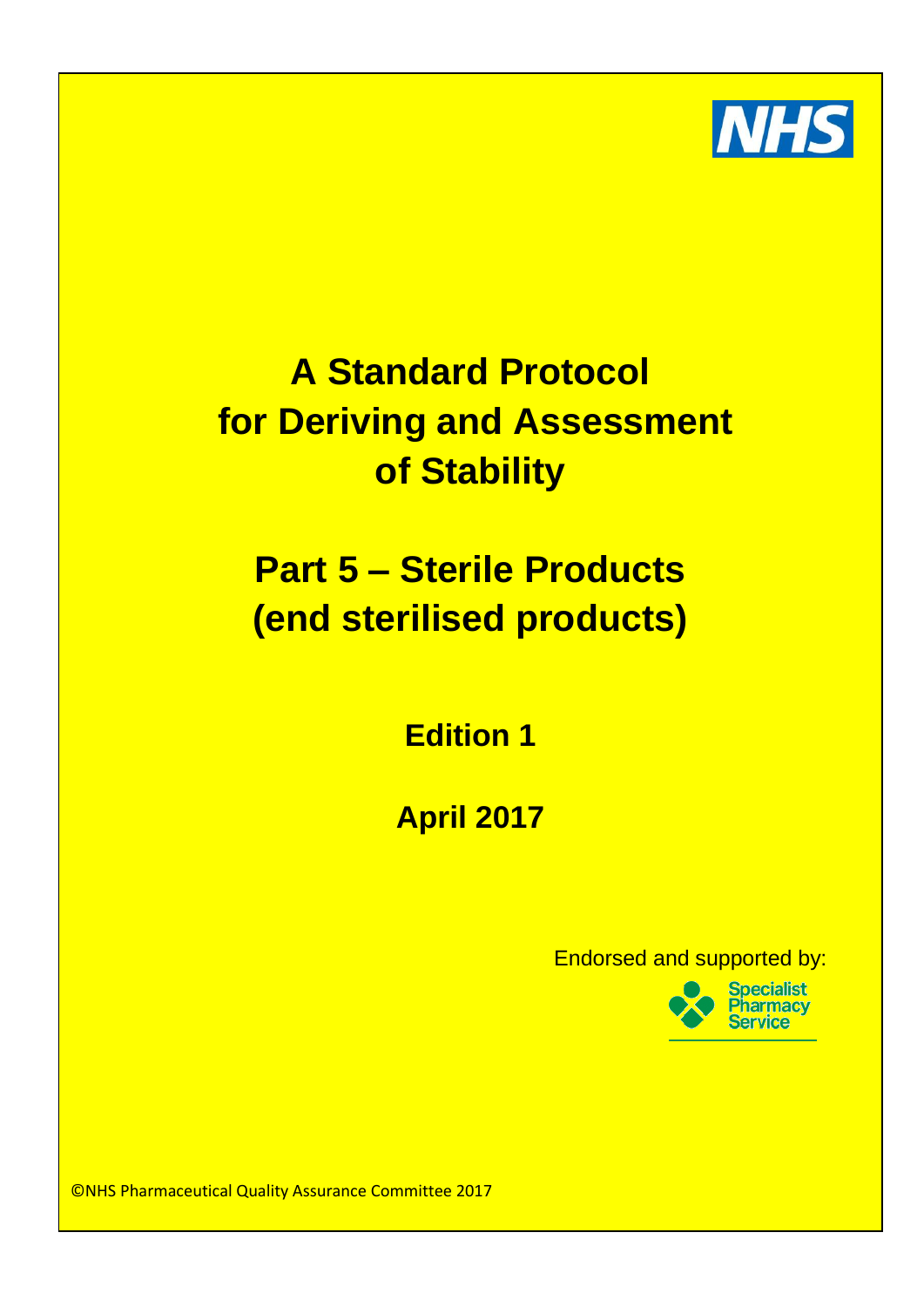This document has been produced on behalf of the NHS Pharmaceutical Quality Assurance Committee, the NHS Pharmaceutical Production Committee and the NHS Pharmaceutical Aseptic Services Group by the NHS Pharmaceutical Research and Development Working Group. Membership of the NHS Pharmaceutical Research and Development Working Group is shown below.

Mark Santillo (Chair), Regional Quality Assurance Officer, Torbay & South Devon NHS Foundation Trust.

Peter Austin, Consultant Pharmacist and Team Pharmacist Lead, Oxford University Hospitals NHS Foundation Trust.

Wayne Goddard, Laboratory Manager, Stockton Quality Control Laboratory, North Tees & Hartlepool NHS Foundation Trust.

Stephen Langdon, Principal Pharmacist - Aseptic Services, Sandwell and West Birmingham Hospitals NHS Trust.

Chris Marks, Scientific Officer, Regional Quality Control, North Bristol NHS Trust.

Andrew Merriman, Lead Quality Assurance and Technical Services Pharmacist, Betsi Cadwaladr University Health Board.

Adam Millington, Specialist Pharmacist - Production Services and Clinical Trials, Nottingham University Hospitals NHS Trust.

Mark Oldcorne, All Wales Quality Assurance Specialist Pharmacist, Betsi Cadwaladr University Health Board.

Phil Weir, Principal Scientist – Head of Scientific Services, Quality Control North West (Stockport).

Industrial, academic and regulatory experts have been consulted in the preparation of this protocol.

| <b>Document History</b> | Issue date and reason for change |
|-------------------------|----------------------------------|
| Edition 1               | <b>Issued April 2017</b>         |
| Edition 2               |                                  |
| Edition 3               |                                  |
| <b>Edition 4</b>        |                                  |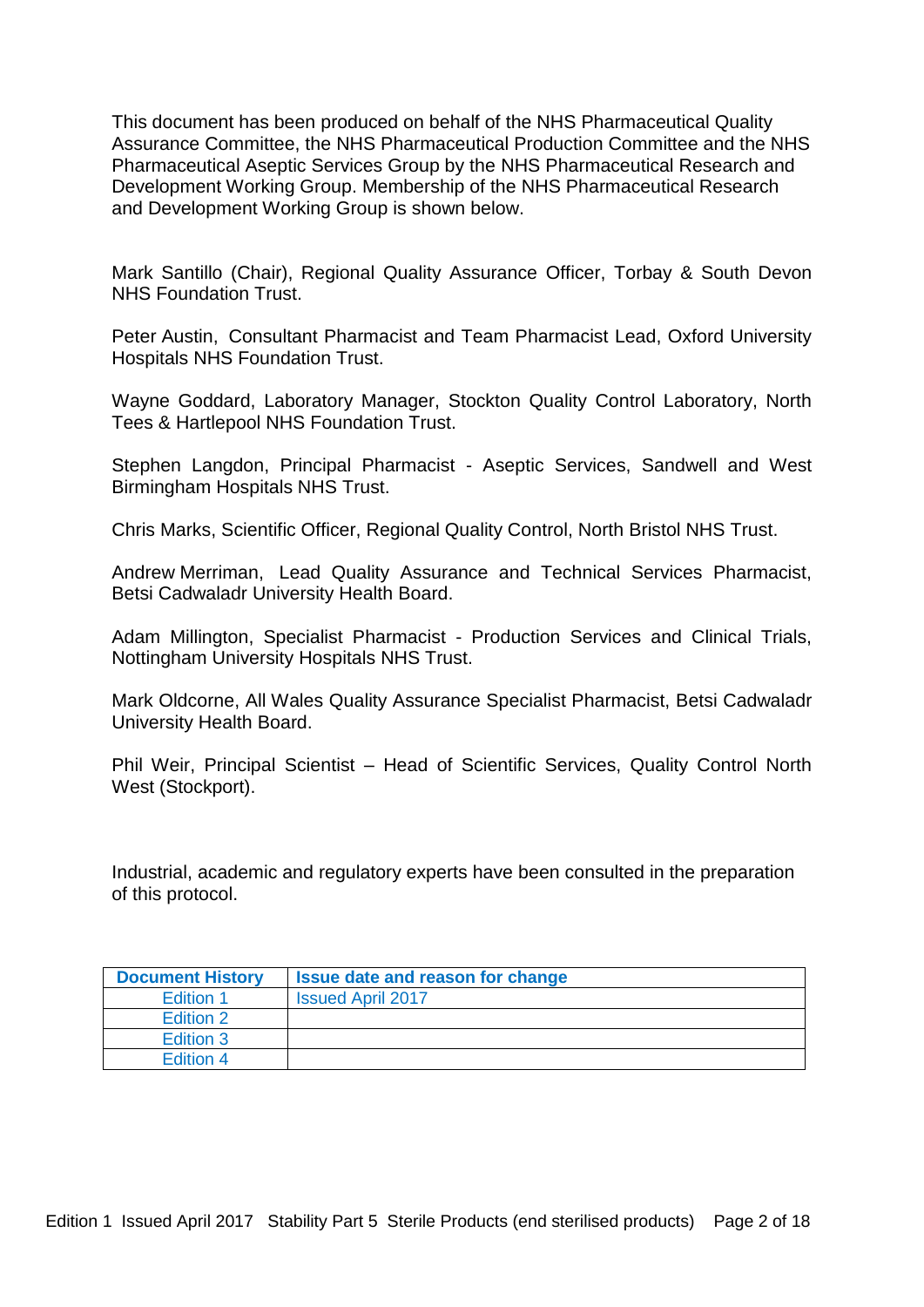# 1. Scope

Standards produced by the NHS Pharmaceutical Quality Assurance Committee and its sub-committees are produced with a distinctive yellow cover and are therefore known as Yellow Cover Documents (YCD). This document is the first edition of the fifth in a series that considers the stability of pharmaceuticals, and has been produced by the Pharmaceutical Research and Development Group.

This document applies to small molecule products of all presentations prepared by manufacture from non-sterile starting materials and sterilised in their final container using heat or irradiation, or those filter sterilised into their final sterile containers. In this context, a small molecule is defined as a medicinal drug compound having a molecular weight of less than 2000 Daltons.

## 2. Introduction

This protocol, which has been prepared by the NHS Pharmaceutical Research and Development Working Group, presents a standardised methodology to establish shelf life for manufactured sterile products. It is expected that the principles of this protocol are used for local stability trials, stability trials outsourced to third parties and when the validity of published stability data or commercially supplied stability data need to be assessed. Compliance with this protocol should also be sought from product suppliers when products such as Specials are outsourced, and Appendix 2 may be used to support that task.

The principles that inform this protocol are:

- 2.1 Many injectable products are not commercially available as licensed products and these often have to be procured or made as Specials or on rare occasions made extemporaneously.
- 2.2 Published stability data may be of limited value because of differences in formulations, inappropriate, antiquated or inadequate analytical methodology, limited study duration or improper processing of analytical data.
- 2.3 Manufacturers of Specials should have an in-house stability programme to ensure that they have robust data to support the use of their products. For multi-dose products such as eye drops this should also include an assessment of in-use shelf life.
- 2.4 Once allocated, the shelf life should be subject to on-going validation including robust control of any changes to materials or components.
- 2.5 The principles of ICH guidance<sup>1,2,3,4,5</sup> should be followed when assigning a shelf life to sterile manufactured products although it is acknowledged that full compliance is not required in law.

Appendix 2 of this document is supplied to assist procurement staff in assessing the suitability of products to be procured as unlicensed sterilised products, including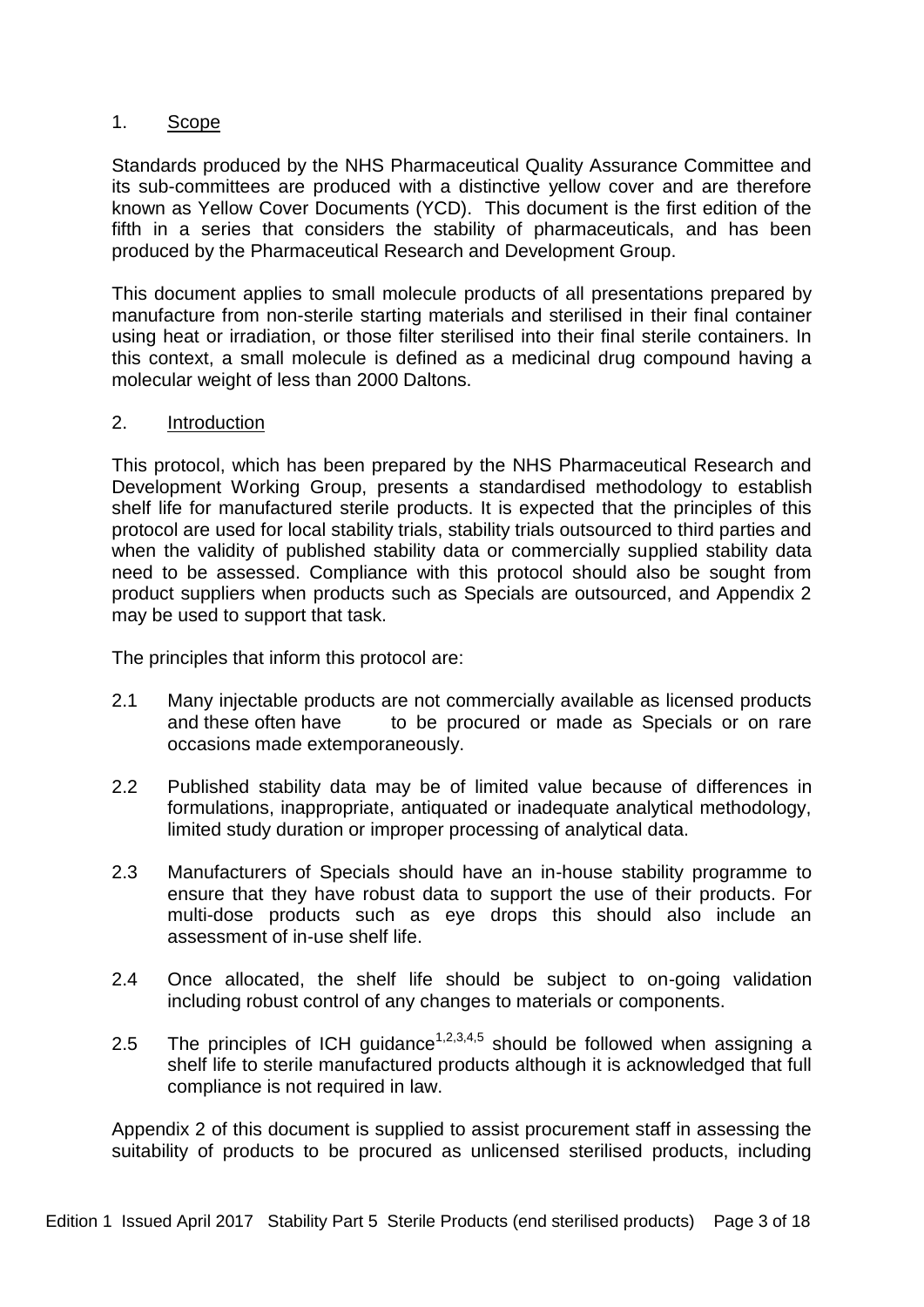assessment of the shelf life assigned and stability information supplied or otherwise available for the specific product.

The R&D Group Assessment Template for Small Molecule Products should be completed for all assessments of stability for this product group<sup>15</sup>.

## 3. Analytical Methods

The development, validation, and adoption of analytical methods are beyond the scope of this protocol except to note that any method used must be able to indicate stability, be robust and be fully validated. The principles of 'Guidance on the Validation of Pharmaceutical Quality Control Analytical Methods<sup>6</sup> and ICH Q2(R1)<sup>7</sup> (implemented as CPMP/ICH/281/95) should be followed, as appropriate.

## 4. Containers

## 4.1 General considerations

The container which will be used to contain the product should be the one used in the stability study. Extrapolation to other container types can only be made with a strong understanding of the characteristics of both the product and container, and the rationale and justification must be recorded in a change control assessment.

Critical physical properties of a container include oxygen permeability, water permeability (water loss), light permeability, material constitution and possible extractives and adsorbent potential.

### 4.2 Glass ampoules, vials and bottles

The type of glass and the nature of the vial stopper are important considerations when using glass vials as final containers. The physical robustness and potential for microbiological ingress should also be considered. Glass is liable to be a source of extractives including metals such as Aluminium $8$ . ICH Q3D $9$  should be consulted for information on risk assessment for Elemental Impurities in products. Certain products are more likely to extract elemental impurities from glass than others so this does need to be a product specific assessment and will probably need to be backed up with analytical testing throughout and beyond the proposed shelf life of the product.

The characteristics of individual types of rubber stopper should be evaluated to account for adsorption of active substance or excipient*.*

### 4.3 Plastic ampoules, vials and bottles

Although plastics are generally not an issue with elemental impurities the constituents of the plastic need to be understood and the potential for extractives and leachables should be considered and possibly tested for during the stability study if the risk assessment indicates this is required.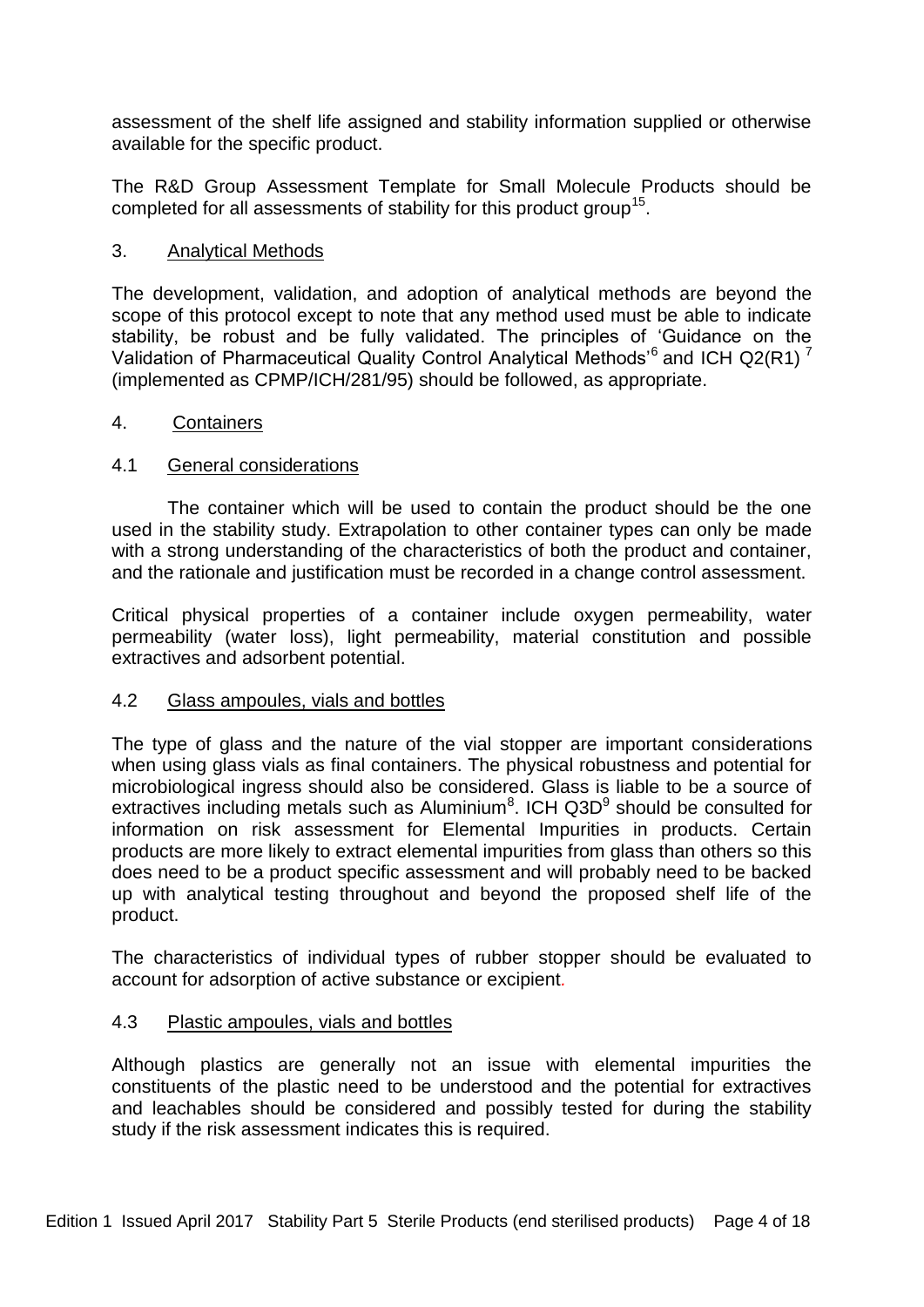# 4.4 Eye dropper bottles

Eye dropper bottles may include capped glass bottles (with a screw top or dropper) or plastic three piece eye dropper bottles. A stability study must be carried out in the container in which the product will be supplied; physical robustness and container integrity are also important considerations. The characteristics of individual types of rubber component should be evaluated to account for adsorption of active substance or excipient.

# 4.5 Intravenous infusion bags

Intravenous infusion bags should generally be non-PVC due to concerns regarding extractables with PVC bags. The moisture loss potential from the bags under various storage conditions should be well understood, remembering that water loss can have a concentrating effect on solutions and may mask product degradation particularly in the longer term. Bags used for stability studies should be subjected to the same overwrapping as the product will have in real life.

# 4.6 Syringes

Syringes are not normally used for sterile Specials but if they are to be used then the impact of the sterilisation procedure must be understood and extractables and leachables must be fully assessed, together with container integrity.

## 5 Sterilisation methods

Stability samples must be subjected to the worst case scenario as far as the sterilisation process is concerned. For filter sterilised products it will probably be the worst case to take the first accepted sample for stability testing in order to assess any loss in the filters or filling lines. For products sterilised by irradiation the worst case scenario may be simulated for example by subjecting samples to a double radiation dose. Autoclaved products (and dry heat sterilised) need to have been subjected to the worst case scenario cycle which would be within protocol, again the exposure to two cycles could be considered as pre-treatment for stability samples, but this will be too great a challenge for some drugs.

### 6. Concentrations

The product should be stability tested in each concentration that it is to be supplied, and also in each container size. A bracketing and matrixing approach can be used where this has been assessed as representative for the whole product range; ICH  $Q1D<sup>4</sup>$  gives more information on this approach.

# 7. Storage Conditions

Standard storage conditions can be found in Table 1. Control of relative humidity is not necessarily required for sterile products particularly those in glass ampoules, vials and bottles. However, the properties of the container do need to be assessed and understood and relative humidity may be more significant for plastic containers, and will undoubtedly be an issue for intravenous bags.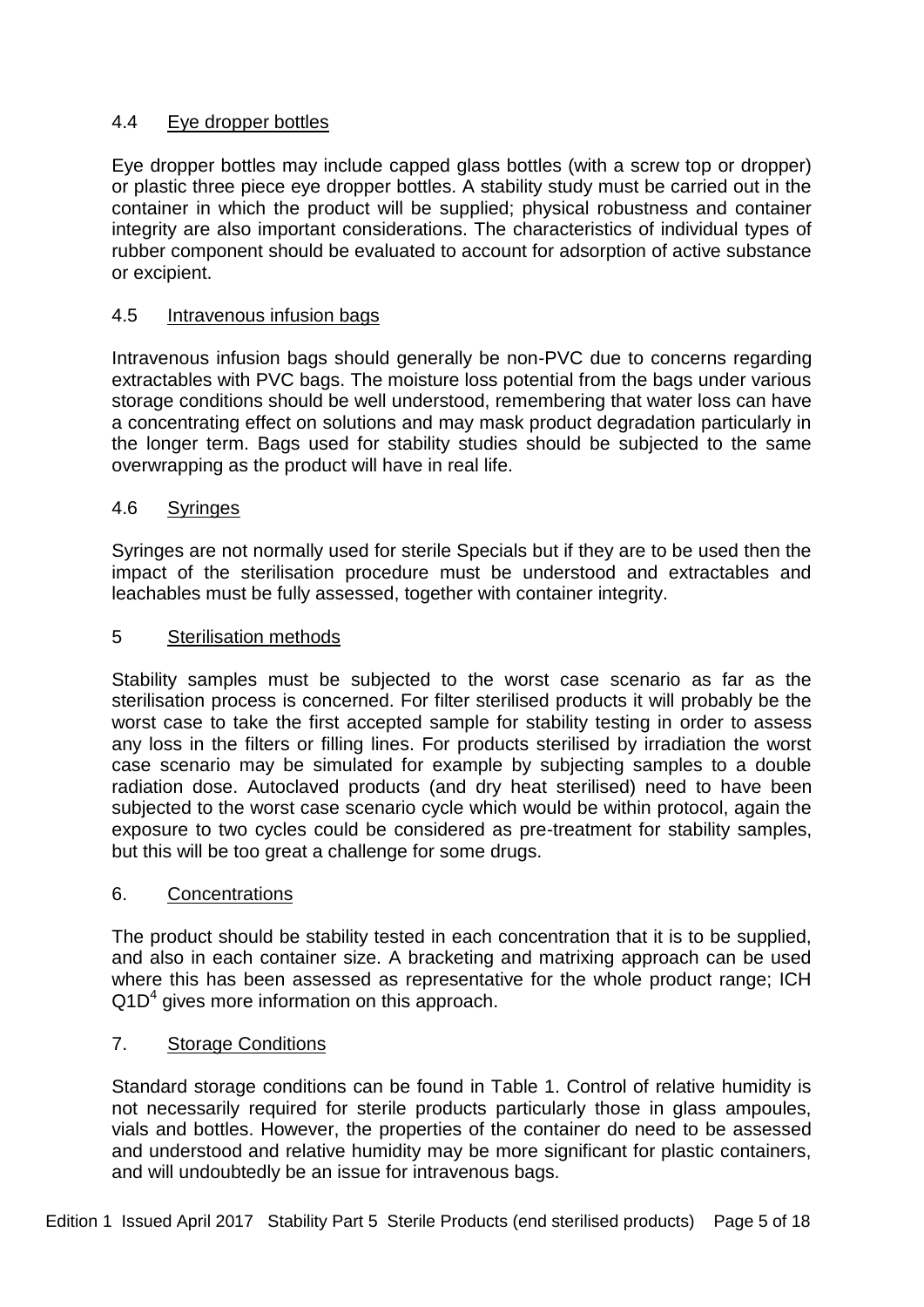Studies should be carried out in temperature controlled storage chambers or devices.

## **Table 1. A summary of stability testing temperature requirements**

| Representative situation         | Temperature                           |
|----------------------------------|---------------------------------------|
| 1. Refrigerated without exposure | $5^{\circ}$ C +/- $3^{\circ}$ C       |
| to UV light                      |                                       |
| 2. Room temperature without      | 25°C +/- 2°C or 30°C +/- 2°C          |
| exposure to UV light             |                                       |
| 3. Elevated temperature          | 40°C +/- 2°C for accelerated data     |
| (accelerated studies)            |                                       |
| 4. Room temperature with         | 25°C +/- 2°C or 30°C +/- 2°C, exposed |
| exposure to UV light             | to continuous fluorescent light       |
| 5. Frozen                        | $-20$ °C +/- 5°C                      |

### 8. Storage and sampling protocols

The conditions referred to within this section can be found in Table 1.

## 8.1 Room Temperature stored products

For this product group it is desirable to be able to store at controlled room temperature if stability will allow it. This is particularly true for large volume bulk products where refrigerated storage will cause particular issues for end users.

### 8.2 Refrigerator stored products

Products for which there is insufficient room temperature stability to allow a usable shelf life should be stored in the refrigerator and hence the stability study should be conducted in these conditions.

### 8.3 Products stored frozen

This is not a common storage option for this product group although it may need to be considered for less stable products including some eye drops. For products to be stored frozen the process of defrosting must be documented and fully validated for its impact on stability. In addition, the stability of the product once defrosted must be validated, which may involve refrigeration, or storage at room temperature.

### 8.4 Light exposure

The effect of light on the stability of a medicinal product requires assessment unless the exposure to light is eliminated during routine storage and use. Condition 4 in Table 1 may apply if the product shelf life is dependent on light induced degradation. Under these circumstances further details as to the techniques to be used can be found in ICH Q1(B) Photostability Testing of New Active Substances and Medicinal Products<sup>2</sup>. If the photostability has not been assessed then product primary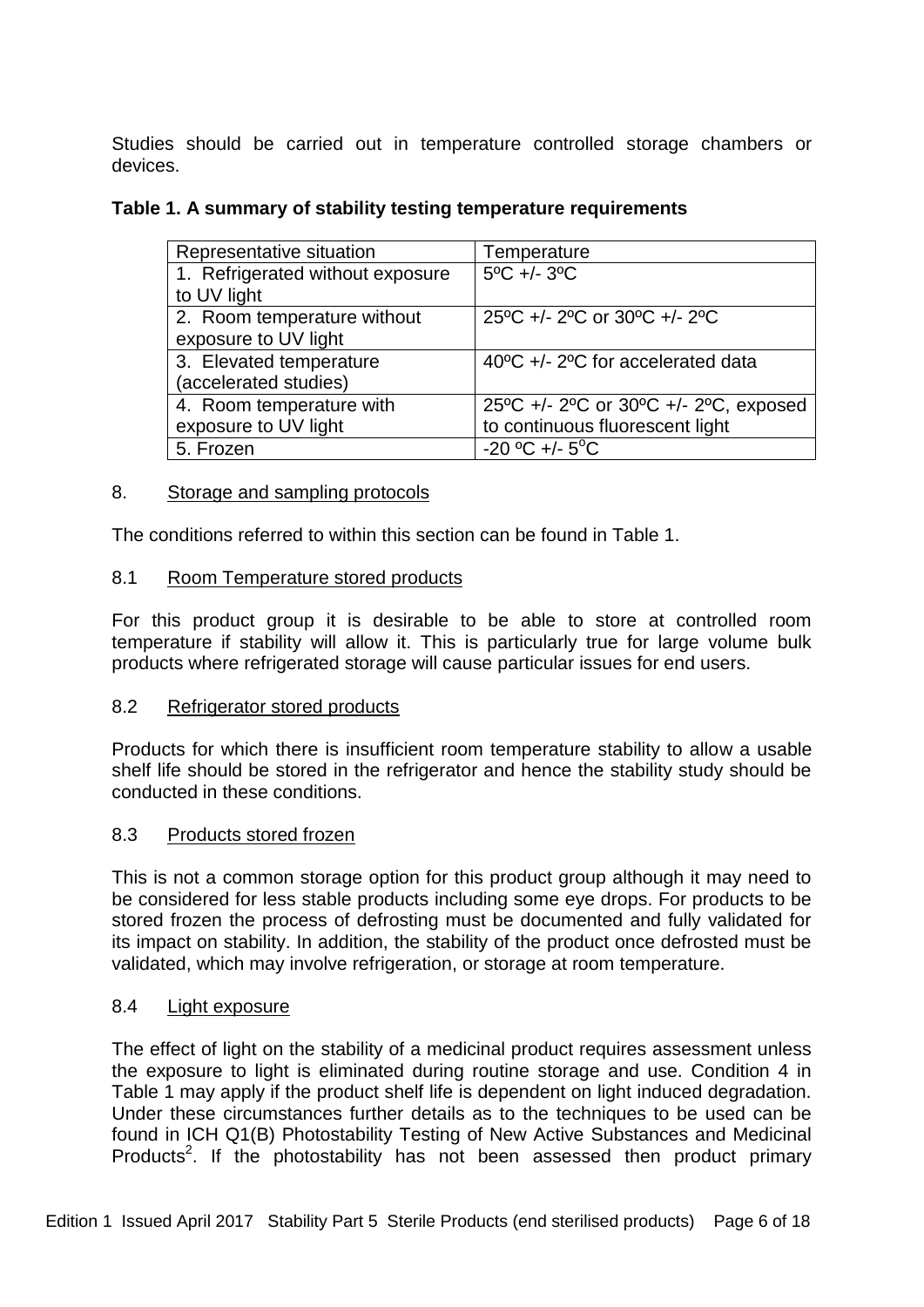packaging should provide adequate light protection or labelling must ensure the product remains within light protective secondary packaging before use.

## 8.5 Contact with closure

For multicomponent containers such as vials and bottles the protocol should include some containers stored on their side so that the effect of contact with the closure can be assessed.

## 8.6 Study length and sampling periods

Sampling periods are study specific and the intrinsic stability of the system will determine the overall study duration as well as each sampling time point.

Sufficient time to allow critical parameters (i.e. those that which will control the shelf life of the product) to be assessed beyond the appropriate confidence interval of its specification limits needs to be built into the stability study. A minimum of 4 justified time points plus the initial data is the minimum required. Note that increasing the number of time points can help minimise the 95% confidence interval, which may otherwise restrict the allocated shelf life.

In the case of the critical parameter being the Active Pharmaceutical Ingredient (API) concentration, the study period should allow the concentration to fall to a value that allows a complete understanding of the reaction kinetics. This will not, however, be possible for very stable drugs. Other factors may also be relevant in determining shelf life including the appearance of degradation products or container extractables or the loss of excipients

Consideration should be given to carrying out accelerated stability studies for products expected to be or known to be relatively stable. Condition 3 in Table 1 is the temperature normally selected for this purpose.

### 8.7 In-use stability data

Stability studies for multi-dose sterile products such as eye drops and multi-dose vials should include consideration of in-use shelf life from a microbiological viewpoint but also in terms of chemical stability and considering the risk of spoilage. In use storage should match the label requirements for the product and should simulate normal handling.

Preservative Efficacy Testing (PET) $<sup>8</sup>$  should be part of the protocol for preserved</sup> multi-use products. For unpreserved multi-use eye drops in-use periods are normally the responsibility of the end user who may better understand the local conditions of handling. In all cases this should be kept to a minimum (maximum seven days refrigerated). Any in-use period assigned to the product must be supported with data to assess the impact of a microbiological load and chemical stability, consideration should also be given to supplying the product in single unit dosage forms.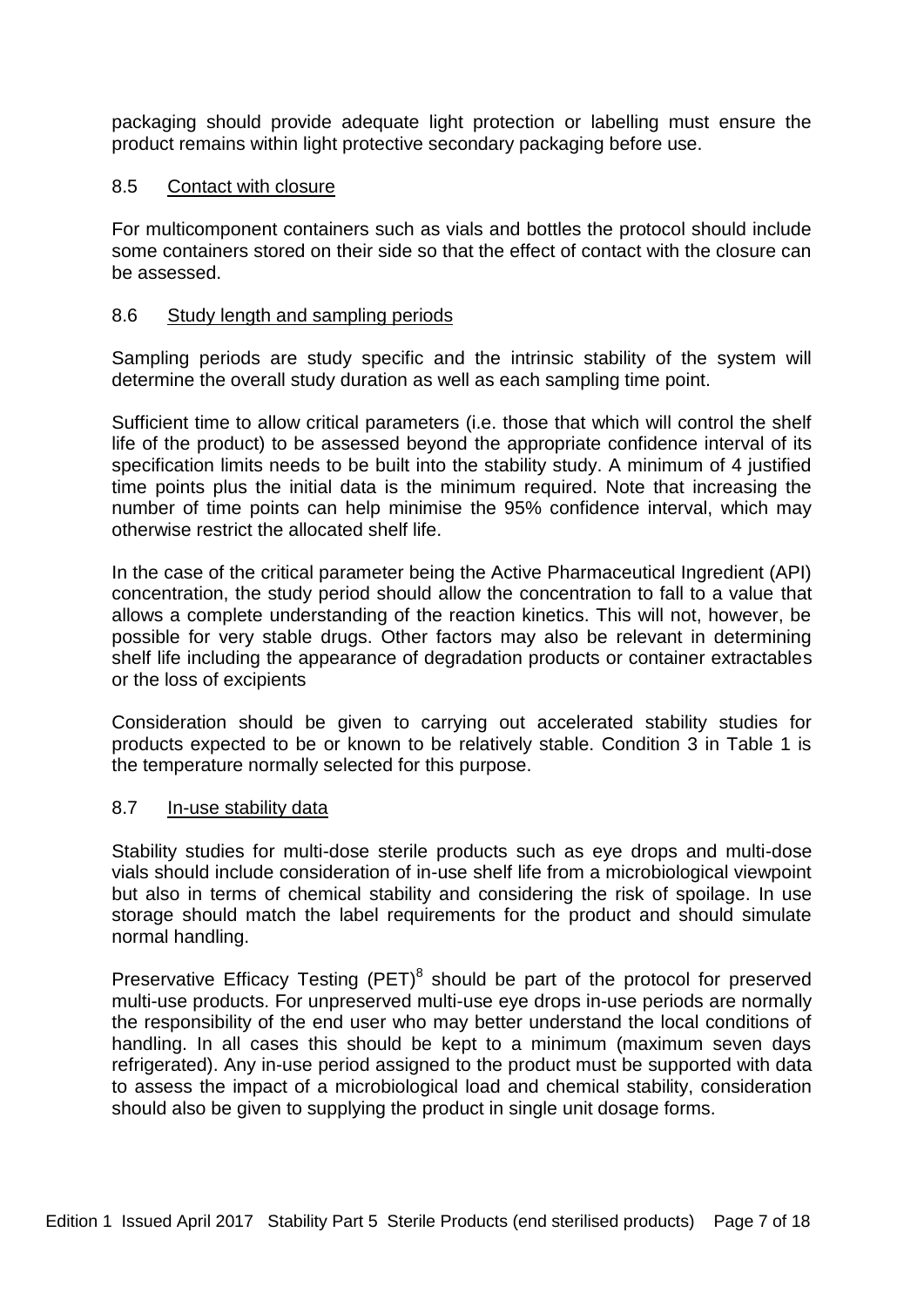# 9. Sample Numbers

For regularly manufactured specials there should be a programme of ongoing stability work. It is required that three independent batches have been studied for licence submissions and a similar approach is desirable for products which are made routinely. There should also be a review and reassessment of stability following changes to starting materials, primary containers or the production process or site of manufacture. There should also be a programme to repeat the stability study at suitable intervals depending on specific product characteristics.

Although the initial stability assessment for a Special may be based on a single batch, two further batches should be studied during the early part of the product lifecycle in order to assure the robustness of the data generated. Ideally these three batches should be made with different batches of API, however, this may not be possible where an API batch will last for many years. If a new batch of API is introduced a considerable time after the initial stability study, then a confirmatory repeat study using the new batch is suggested.

Even where only one batch of product is to be tested it must be assured that there are at least three replicates (separate containers). Three samples must be analysed at each time point in duplicate or preferably triplicate. Note that increasing the number of replicates for analysis can help minimise the 95% confidence interval which otherwise may restrict allocated shelf lives.

The result of each sample test should be reported independently or if summarised a measure of spread provided, such as the standard deviation. For example, for samples tested in triplicate an average and spread for each set of triplicate samples as well as an average and spread for all the samples combined for each time point should be reported (example in Appendix 1). For samples tested in duplicate this should be reported as a range for each sample together with the population mean and variance of the three samples.

Ideally test results should be reported as a percentage of the baseline concentration, so as to fully understand the degradation levels.

### 9.1 Sampling considerations

For this product group where there is assurance through validation studies that the solution is homogeneous before filling it is normal to use a new container or several containers at each sample point of the stability trial. It must be ensured that suitable samples are laid down to allow for each sample point planned plus some repeat testing that may be necessary plus potentially additional sample points which may be needed during the study.

If a single container is to be used at more than one sample point such as may be possible for large volume infusions, then this container should be sampled aseptically and the impact of the increasing container headspace and decreasing volume will need to be understood.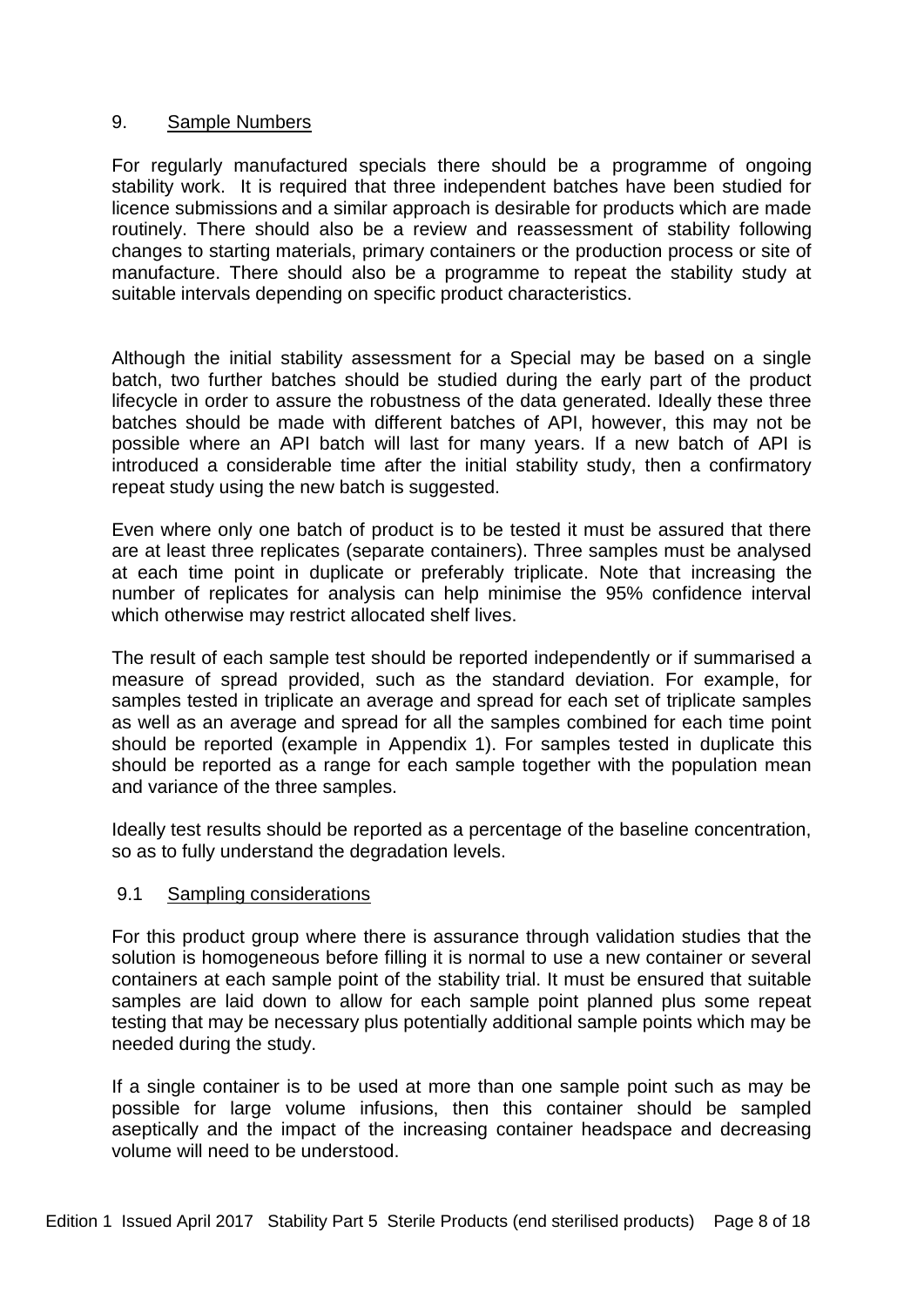## 10. Testing Protocols

The minimum testing protocol should include a consideration of the following points.

## 10.1 Colour, clarity and precipitation

The appearance of the product may be the stability limiting factor, particularly with the formation of visible particles / precipitates. Significant colour changes, even when associated with relatively low levels of degradation, may make the product unacceptable or non-compliant with standards (see relevant BP Monograph).

## 10.2 pH

The pH is likely to be critical to the stability of most drugs and changes in pH are likely to indicate other changes in the stored container that need investigation.

### 10.3 API concentration

Often API concentration is the critical shelf life limiting factor, usually assayed by HPLC either linked to Diode Array Detector (DAD) or with a standard UV detector, other stability indicating methods may be suitable including UHPLC-MS-MS (see further section 10.5). Analytical method validation needs to be in line with the documents referenced in point 3 above whichever method is used.

### 10.4 Degradation product concentration

Degradation product concentration may be a critical parameter in shelf life assignment, together with an understanding of the degradation mechanism and/or a risk assessment of the properties of the degradation products. With a validated HPLC assay, the resolution factor between the active ingredient and degradation products is a critical stage of the assay validation procedure.

UHPLC with dual Mass Spectrophotometer detection (UHPLC-MS-MS) allows chemical species to be separated both temporally and spatially and it does not rely upon achieving a physical separation in the same way as standard HPLC methodology. Provided the system suitability is demonstrated in terms of the instrument response factor for each compound being determined (if analysing a mixture without a physical separation being achieved) it allows the simultaneous quantitative determination of different chemical species in a very short analysis time without prior physical separation. This technique may alleviate the need for forced degradation studies as species detected will enable full identification of the degradants.

There is generally no need to include other related substance tests where these are process impurities that would not be expected to increase during subsequent storage of the product.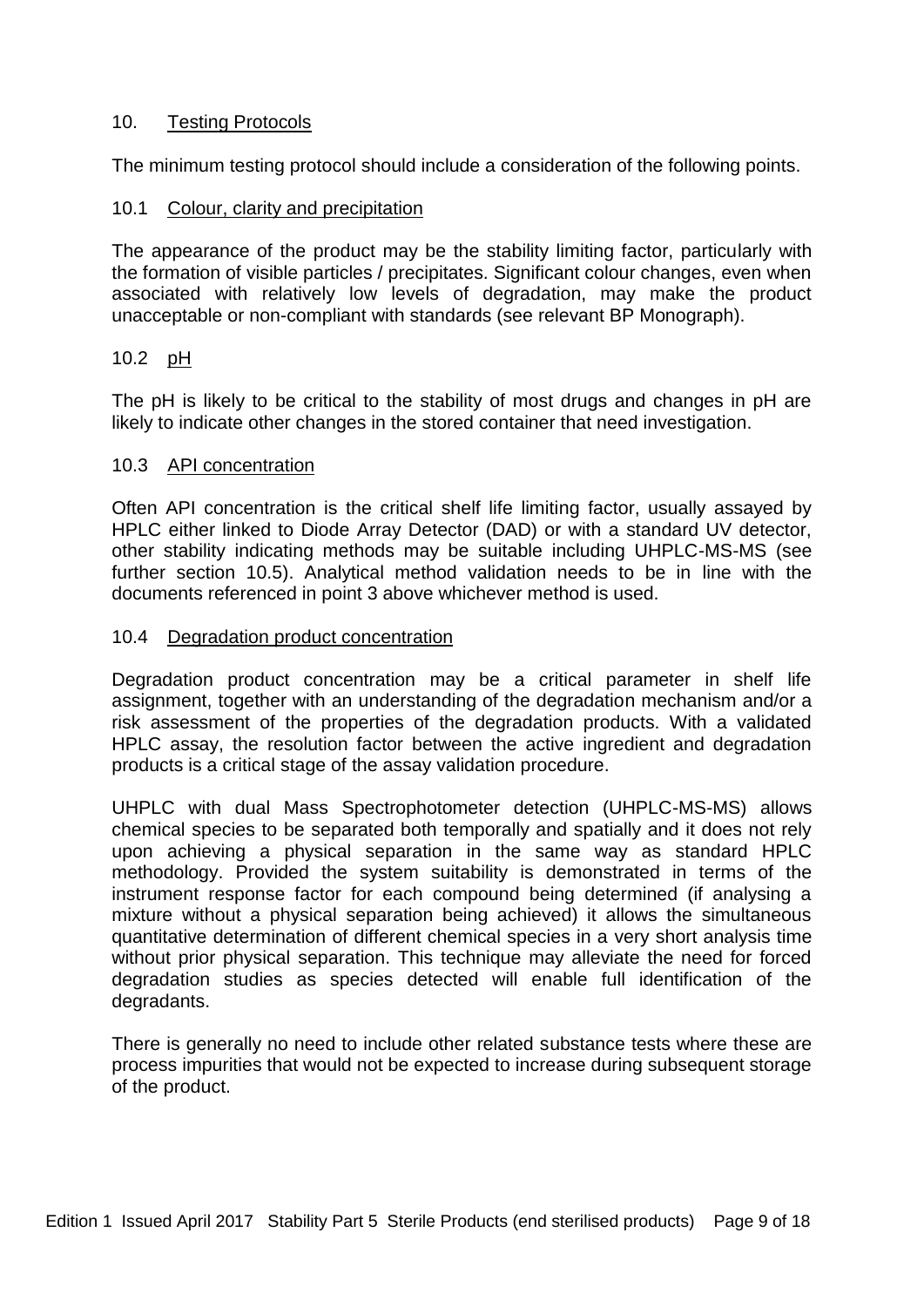## 10.5 Excipient concentrations

The concentration of excipients may be critical to the ongoing physical or chemical stability of the product or its in-use shelf life for example with preservative concentrations. Each excipient should be assessed and its need to be included in the stability studies should be considered.

## 10.6 Sub-visible particle counts

The BP test for sub-visible particulates is an important part of any stability protocol and will normal follow the BP Light Obscuration technique<sup>11</sup>, if carried out to the Pharmacopoeial standard tests this technique does need relatively large sample volumes. There is evidence that a smaller sample volume will provide equivalent accuracy in terms of particle level analysis<sup>12</sup> and therefore smaller sample sizes for particle analysis may be acceptable. The Microscopic Particle Count test may also be used if appropriate<sup>11</sup>.

## 10.7 Particle size distribution analysis

For suspensions it is expected that assessment of the particle size of the suspension be included in the stability protocol, for emulsions then droplet size is an important measure.Further assessment of homogeneity may also form part of the stability protocol for suspensions and emulsions.

Additional tests are to be included where applicable

### 10.8 Moisture loss

Moisture loss is usually measured by weight change over time, which may be particularly applicable to infusion bags (storage condition 2 in Table 1 plus the addition of Relative Humidity control).

### 10.9 Container extractables and leachables.

For many studies with water soluble drugs, understanding of the container leachables is more of a generic issue connected to container type. However, some APIs and excipients in the formulation may cause extraction of elemental impurities and other chemicals from the container. One such example is the extraction of aluminium from glass by compounds such as calcium gluconate<sup>8</sup>.

### 10.10 Sterility and endotoxin levels

Provided there is robust container integrity then it would not be expected that the product sterility or endotoxin levels would have been impacted by storage. For multiuse containers this may be part of the in-use shelf life assessment.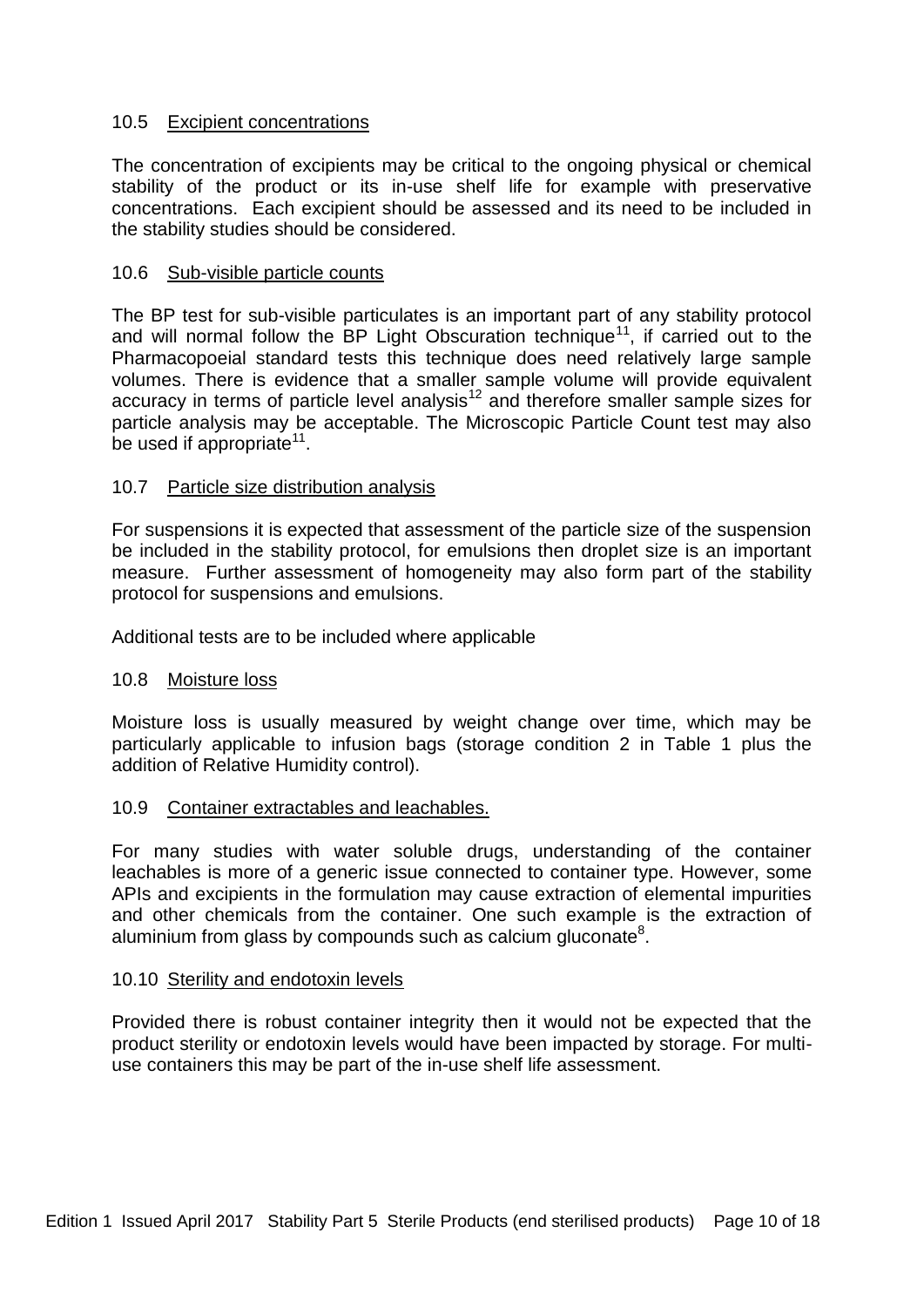# 11. Shelf Life allocation

# 11.1 Data Analysis

A simple plot of analytical results against time is usually insufficient for assignment of a shelf life. Various options are available for data handling and the most appropriate choice is dependent on the specific data set.

The principles of ICH Q1E (Evaluation of Stability Data)<sup>5</sup>, implemented as CPMP/ICH/420/02, should be followed where possible. The method favoured by ICH Q1E is where analytical data is subjected to linear regression analysis after determination of the appropriate relationship between critical parameter and time. An appropriate method of shelf life calculation for an attribute which is known to decrease with time utilises the lower one-sided 95% confidence limit of the regression analysis, and calculation of the time required for the critical parameter to reach the specification limit. For example, if Active Pharmaceutical Ingredient (API) loss is the critical parameter the lower 95% confidence limit of the time to reach 95% of the stated amount is the physico-chemical shelf life.

This technique, however, requires specialised knowledge and statistical software and unless the data are carefully analysed, misinterpretation could occur. This method can therefore only be used if clear statistical conditions and expert knowledge of the analytical system are applied. The potential errors are particularly exacerbated in short-term studies for less stable products.

This document offers flexibility of approach and therefore a simplified statistical approach may be acceptable where the one-sided lower 95% confidence limit of the slope is used to calculate the time to 5% degradation (see 11.2 below).

It is often not desirable to use a statistical approach where little or no degradation occurs over the course of the study. Section 8 indicates that a well-designed study should allow for a significant level of degradation to support a good understanding of the reaction kinetics but this is not always possible for stable materials. It is likely for very stable products that shelf life will be assigned for other reasons such as length of study, maximum storage time in syringes, and so on.

# 11.2 Acceptance criteria

The British Pharmacopoeia (BP) specification for a product is a shelf life specification to which the product must comply at the end of its shelf life. In general, for injections and eye drops the BP specification is 95 – 105% of stated amount. For this reason it is suggested that, where loss of the active ingredient is the critical parameter, a loss of 5% should constitute the maximum shelf life. The starting concentration for the study must also be within the BP specification for the product. A margin of safety should be applied during assignment of shelf life in line with the requirements of the MHRA Guidance for Specials Licence Holders<sup>13</sup>.

It is acknowledged that many historical stability studies may not comply with the requirements of this document. It is suggested that some pragmatism may be required in the interpretation of such historical studies, but the rationale for accepting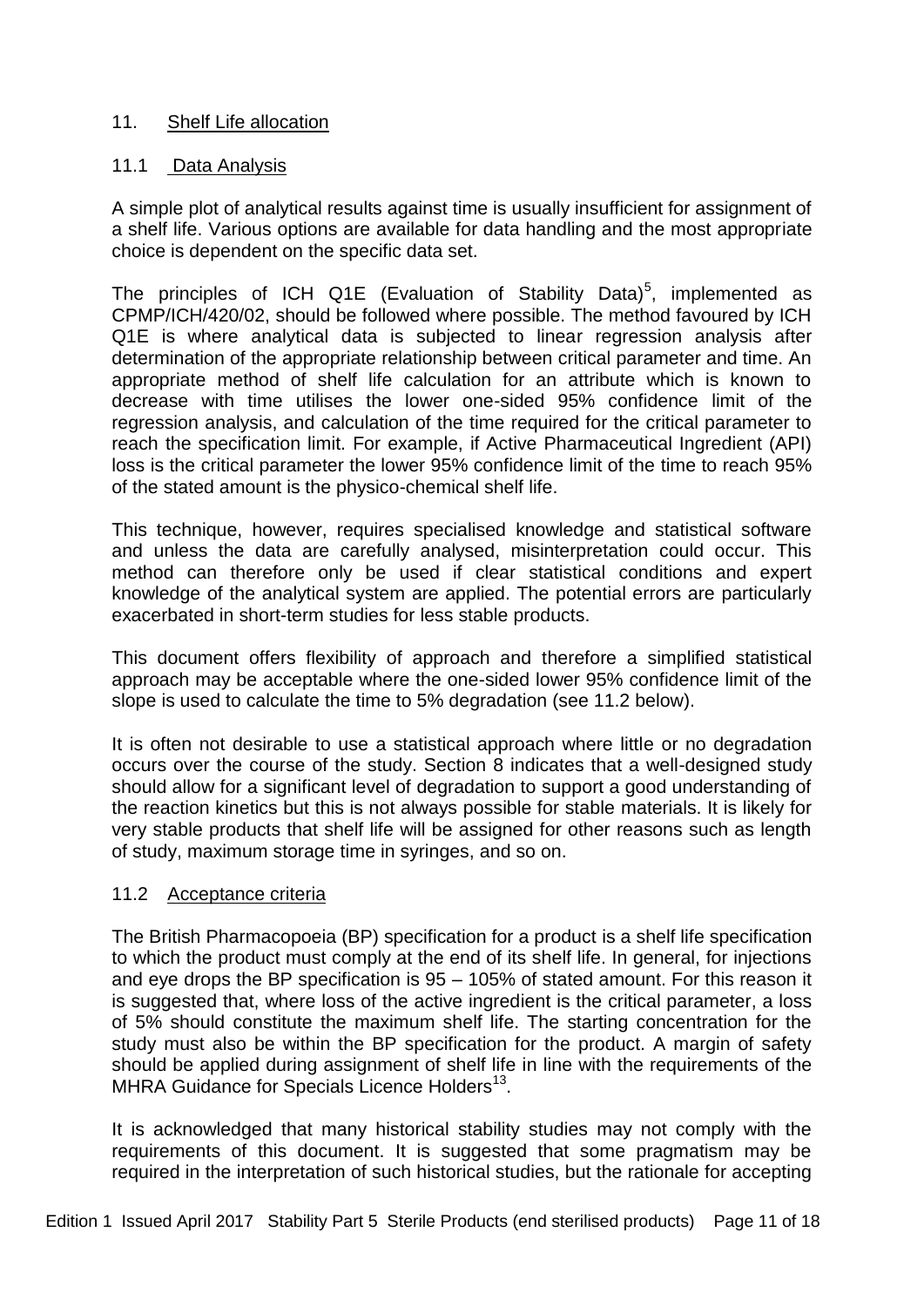more than 5% loss of an active ingredient within a shelf life needs expert consideration.

This may also hold with new studies as there may be certain molecules and presentations where a 10% loss of active can be acceptable, particularly if the BP monograph accepts this range. If working to a larger percentage loss then the clinical significance, including assessment of degradation products, must be fully assessed and understood.

Other statistical approaches to data analysis may be used, particularly the Confidence Bound or Maximum Rate method<sup>14</sup>.

It is important that, when using semi-permeable containers, the impact of water loss is accounted for when calculating API concentrations. Water loss will concentrate solutions and therefore could mask degradation if not accounted for. In these cases the two-sided confidence limits of the slope may be appropriate and should be calculated and compared to both the upper and lower specification limits.

Knowledge of degradation products will be critical, the structure and identity and toxicology, metabolism and clinical effects need to be understood. The level of a degradation product may be a critical parameter in assigning shelf life. It is important to understand the difference between related substances that arise as process impurities and genuine degradation products. Where a BP limit exists for a degradation product it will need to be the limit applied to the study, and any other approach will require robust justification.

### 11.3 In-use period

For multi-dose products such as eye drops and preserved injections the in-use period should be assessed at or towards the end of the product shelf life to ensure it is a worst case scenario. The parameters mentioned above should not be exceeded during this in-use period and the microbiological integrity will also need to be assessed using PET or an equivalent method (section 8.7).

For injectable products requiring dilution or drawing up into a syringe etc. ahead of use then the stability of the product should be investigated and assured as part of the stability studies.

### 12. Stability Study Reports

Stability study reports should be submitted following a format consistent with the below recommendations.

# *Introduction*

• Giving the reasons the study was undertaken.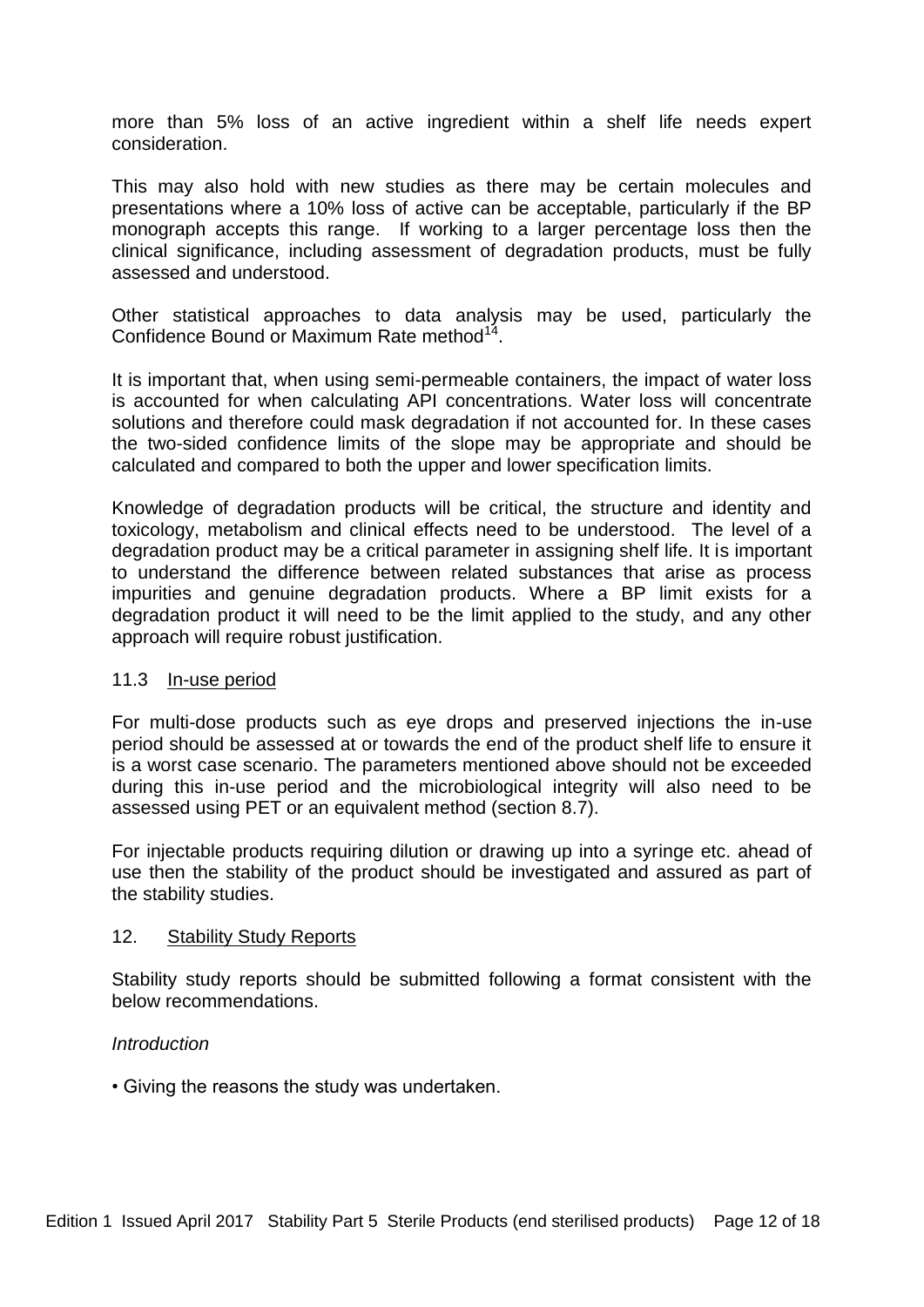# *Literature Search*

• Describing how this was undertaken and summarising relevant published prior work.

## *Analytical Methods*

• Describing the development, validation, and/or adoption of analytical methods used. The specificity of the method together with its ability to detect degradants must be described.

### *Diluents*

• Describing the diluents used, and the rationale for their choice.

## *Container*

• Describing the containers used, and the rationale for their choice.

## *Concentrations*

• Describing the concentrations studied, and the rationale for their choice and any bracketing and matrix approach used.

### *Storage Conditions*

• Describing the storage conditions used, and the rationale for their choice.

### *Storage Protocols*

• Describing the storage protocols used, and the rational for their choice.

### *Sample Numbers*

• Describing the number of samples and batches tested, and the rationale for their choice.

### *Testing Protocols*

• Describing the test protocols used, and the rationale for their choice.

### *Results*

• Detailed description of all analytical results. It is suggested that results are presented as a percentage of initial concentration; initial concentrations should be given in the report.

### *Discussion*

• Scientific critique and evaluation of the results including any statistical approach taken to analysis of the data.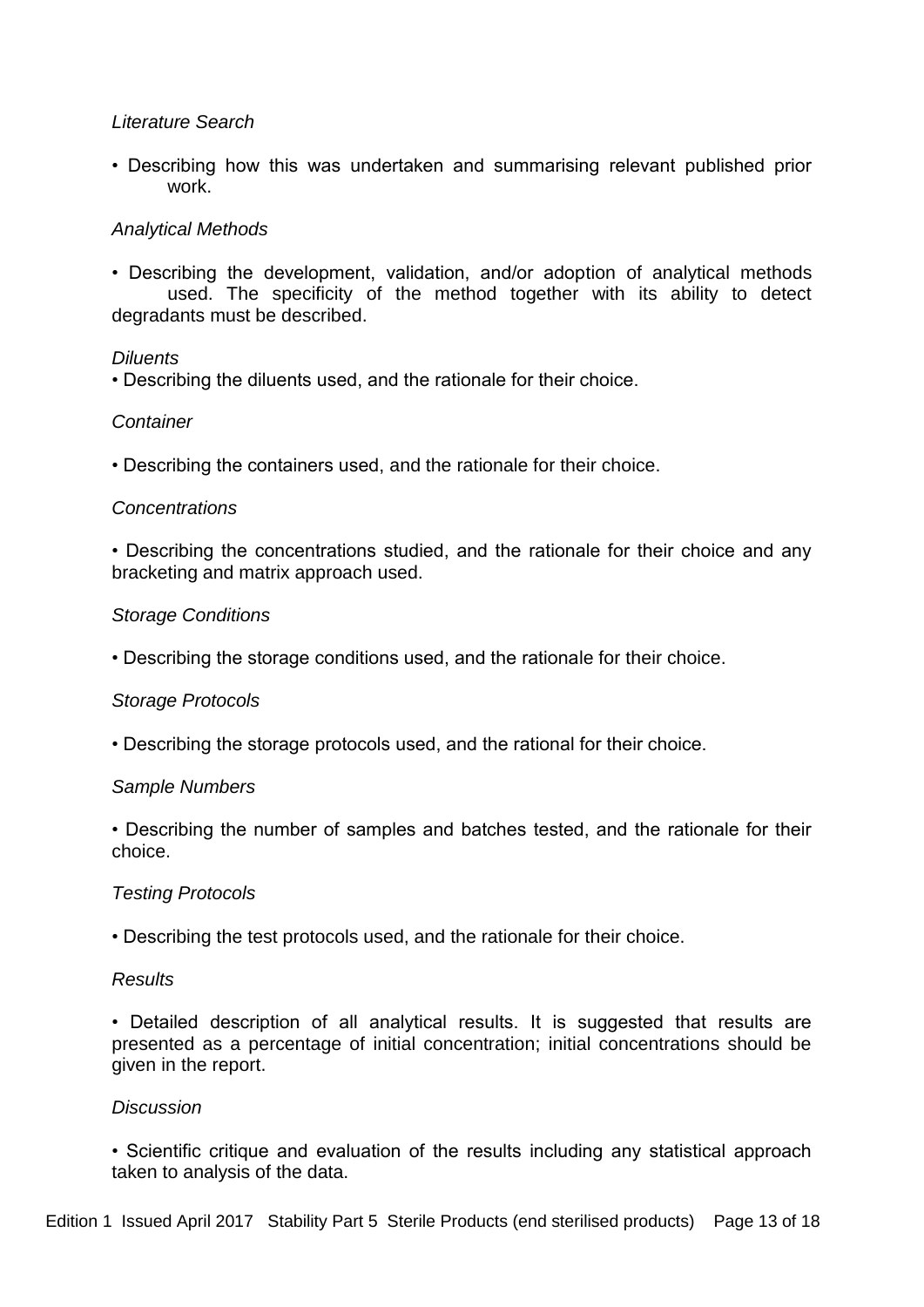# *Allocation of Shelf Lives including any in-se shelf life period*

• Description of the methods used to calculate shelf lives and the rationale for their use.

• Description of proposed shelf lives determined from the study. *Conclusions* 

• Overall conclusions from the study.

## 13. Extrapolation of data

It can be reasonable to interpolate data within the range of the study (concentrations, storage temperatures etc.) as long as consistent results are obtained from the studied concentrations. Extrapolation of data beyond that studied is a risk based process and a strong understanding of the drug concerned, its reaction kinetics, its solubility and its ability to adsorb to surfaces are all important considerations that require expert opinion before a decision is made.

Extrapolation to different types of container will require an understanding of the differences in properties between the two containers. Robust change control is required for all changes and extrapolations.

In the event of an extrapolation a new stability study should be planned and undertaken as soon as possible in order to fully assess the impact of the change.

### **Glossary**

API - Active Pharmaceutical Ingredient

- BP British Pharmacopoeia
- DAD Diode Array Detector
- EP European Pharmacopoeia
- HPLC High Performance Liquid Chromatography
- ICH International Conference on Harmonisation
- MA Marketing Authorisation
- MS Mass Spectrometry
- UHPLC Ultra High Performance Liquid Chromatography

UV Ultra-violet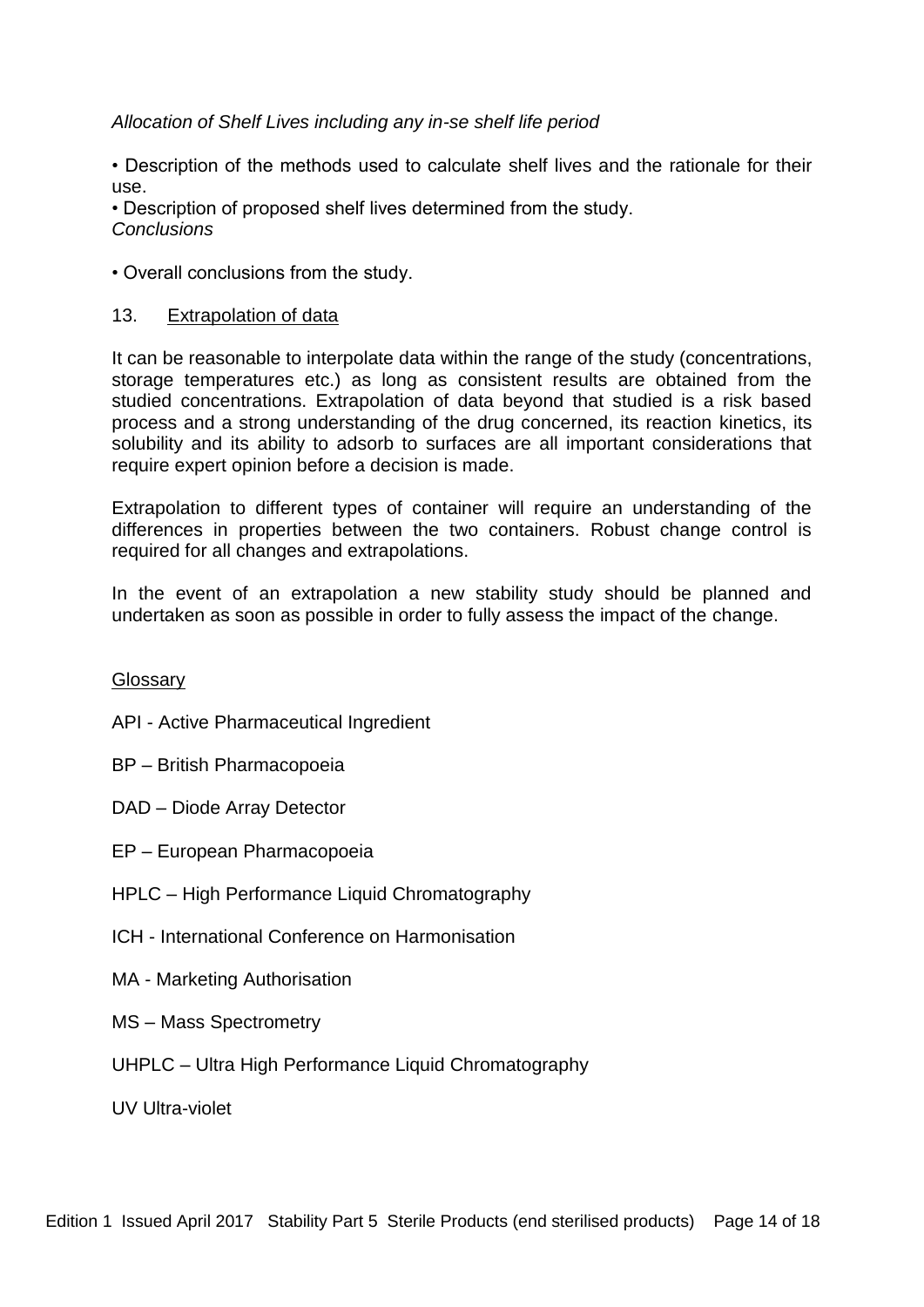## References

1. Stability testing of new drug substances and products Q1A(R2) [www.ich.org/products/guidelines.html](http://www.ich.org/products/guidelines.html)

2. Stability testing: photostability testing of new drug substances and products Q1B

3. Stability testing for new dosage forms Q1C

4. Bracketing and matrixing designs for stability testing of new drug substances and products Q1D

5. Evaluation for stability data Q1E

6. Guidance on the Validation of Pharmaceutical Quality Control Analytical Methods - NHS Pharmaceutical Quality Assurance Committee March 2005. [www.medicinesresources.nhs.uk/en/Communities/NHS/UKQAInfoZone](http://www.medicinesresources.nhs.uk/en/Communities/NHS/UKQAInfoZone)

7. ICH Q2(R1) Validation of Analytical Procedures: Methodology

8. Calcium gluconate injection in small-volume glass containers: new contraindications due to aluminium exposure risk, MHRA Drug Safety Update, Volume 4, Issue 1, August 2010 .

9. ICH, Q3D Guideline for Elemental Impurities (2014)

10. British Pharmacopoeia 2017 Appendix XVIC – Efficacy of antimicrobial preservation

11. British Pharmacopoeia 2017, Appendix XIII A. Particulate Contamination: Subvisible Particles (Ph. Eur. method 2.9.19).

12. Pharmaceutical feasibility of sub-visible particle analysis in parenterals with reduced volume light obscuration methods, European Journal of Pharmaceutics and Biopharmaceutics 85 (2013) 1084–1087, Andrea Hawe , Frank Schaubhut , Raimund Geidobler, Michael Wiggenhorn, Wolfgang Friess, Markus Rast, Christian de Muynck , Gerhard Winter

13. Guidance for Specials Manufacturers, MHRA edition 2, January 2015 <https://www.gov.uk/government/publications/guidance-for-specials-manufacturers>

14. Norwood, Drug Development & Industrial Pharmacy 12, 553-60, [1986]

15. Assessment Template (Small Molecules) – NHS Pharmaceutical R&D Group. [www.qcnw.nhs.uk](http://www.qcnw.nhs.uk/)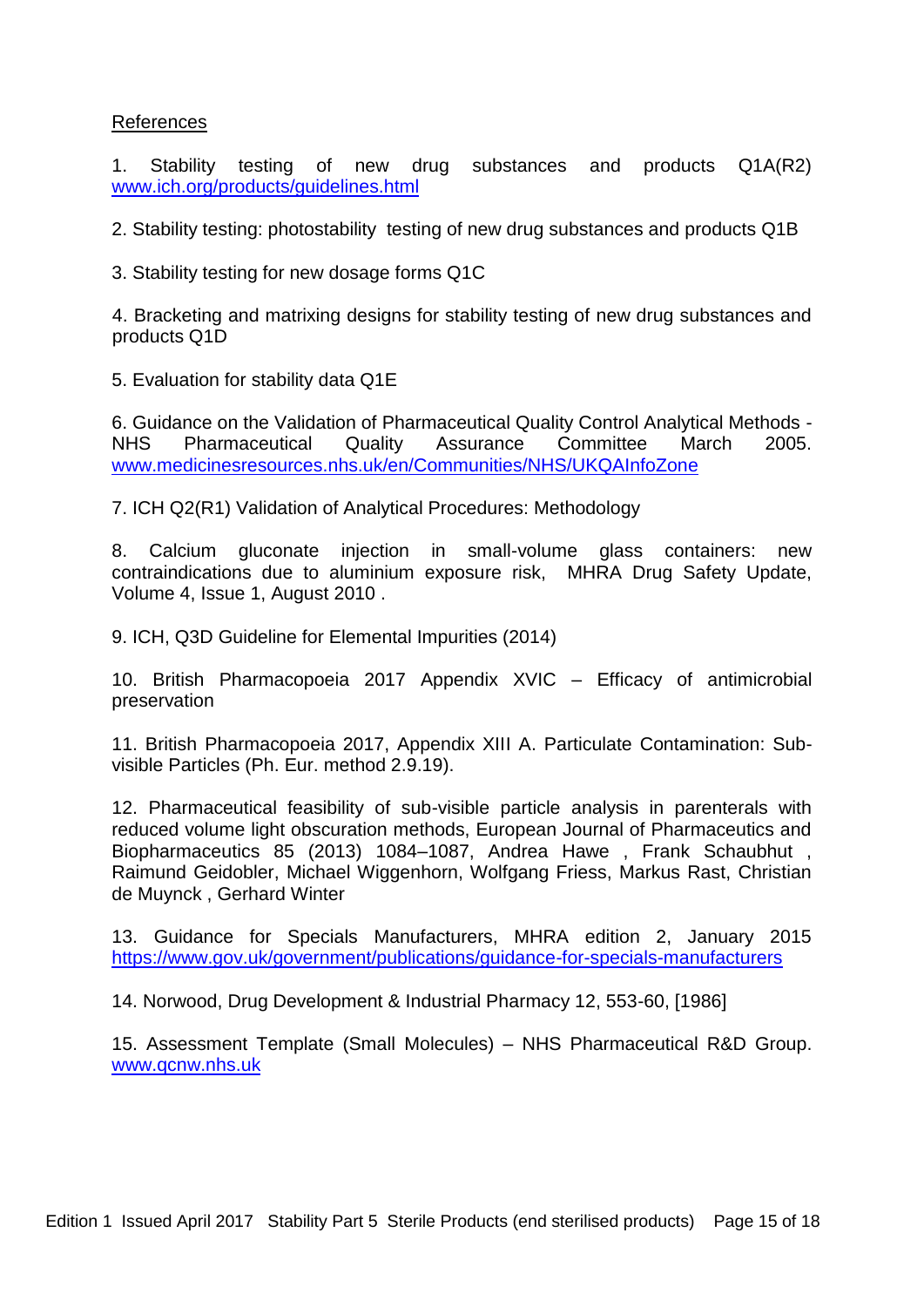# **Appendix 1 Example of reporting of results from stability trials**

For three replicates each tested in triplicate the report at each time point should be presented as:

Replicate 1; 100.3% +/- 1.3% Replicate 2; 99.6% +/- 0.7% Replicate 3; 100.7% +/- 0.5% Population mean; 100.2%, variance 0.21%

For three replicates each tested in duplicate the report at each time point should be presented as:

Replicate 1; 99.7% – 100.3% Replicate 2; 100.1% - 101.1% Replicate 3; 99.4% - 100.6% Population mean; 100.2%, variance 0.31%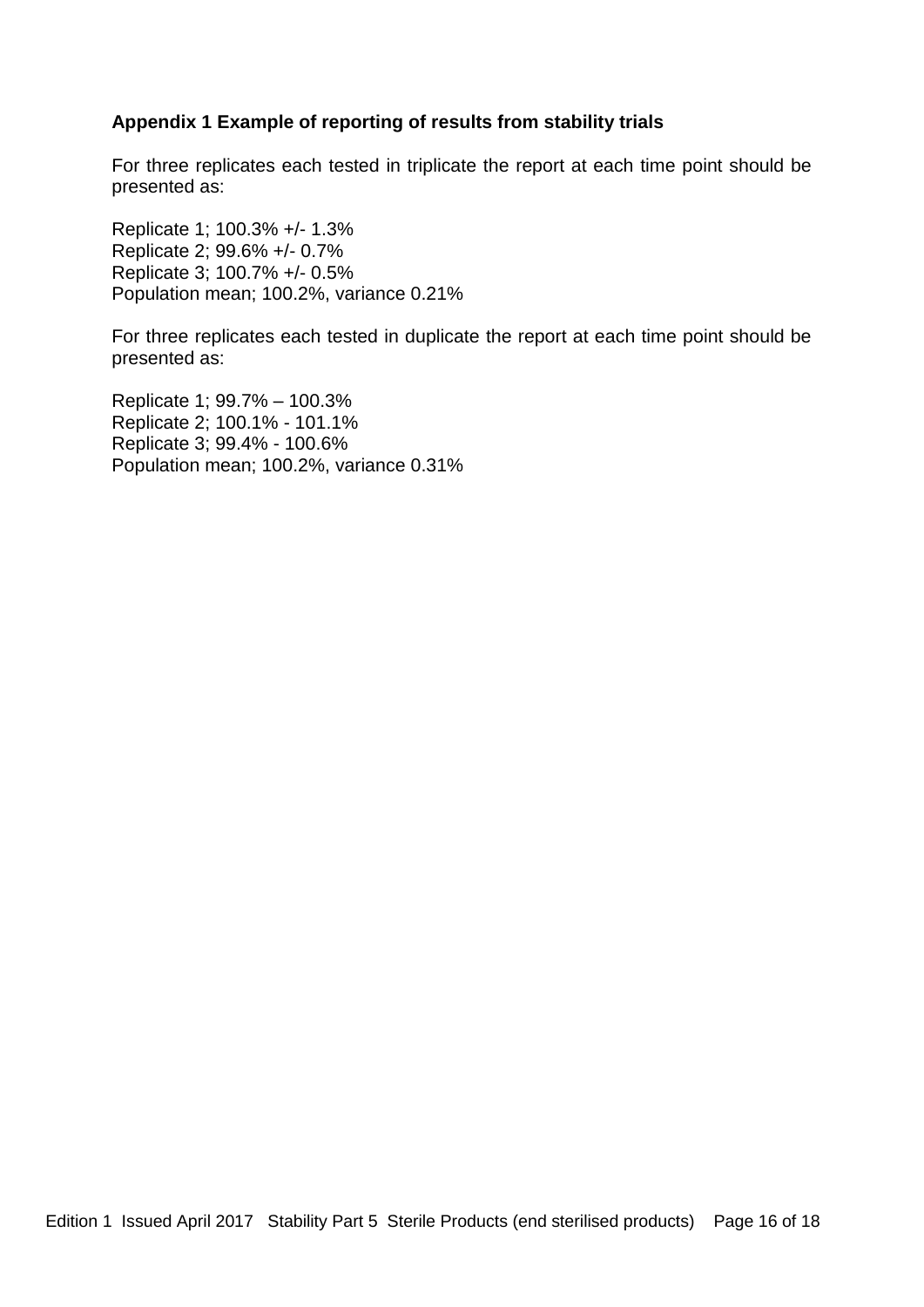# **Appendix 2. Checklist for assessment of stability data for procured Specials sterile products**

The following checklist is provided as a quick guide to assessing the suitability of procured aseptically prepared Specials from the stability assessment viewpoint. This should be used alongside other assessment tools for unlicensed products.

Preparation:………………………………………………………………………………………

Supplier / Manufacturer:……………………………………………………………………….

| 1) Formulation     | 1.1) Is the formulation specified in<br>the product specification | Yes (go to 1.2) / No (return to<br>supplier for specification) |
|--------------------|-------------------------------------------------------------------|----------------------------------------------------------------|
|                    | 1.2) Is the formulation fit for purpose                           | Yes (Record and proceed) / No                                  |
|                    | and for the patient / patient group                               | (source a suitable formulation)                                |
| 2) Shelf life      | 2.1) What shelf life is assigned by                               |                                                                |
| assigned           | the manufacturer                                                  |                                                                |
|                    | 2.2) Is this based on a specific                                  | Yes (go to 3.1) / No (go to 2.3)                               |
|                    | stability study (in-house or                                      |                                                                |
|                    | specifically commissioned)                                        |                                                                |
|                    | 2.3) Is it based on an expert                                     | Yes (assess whether this is                                    |
|                    | assessment of stability based on                                  | suitable and whether risks can                                 |
|                    | related product information                                       | be mitigated)/ No (Ask supplier                                |
|                    | (extrapolation)                                                   | for more information or source<br>another supply)              |
| 3) Stability study | 3.1) Is the stability study based on                              | Yes (go to 3.2) / No (get an                                   |
| report             | the formulation to be procured                                    | expert opinion (e.g. from the                                  |
|                    | (Concentration, diluent, excipients,                              | NHS R&D Group) on the                                          |
|                    | final container, storage conditions)                              | suitability of extrapolation)                                  |
|                    | 3.2) Does the report follow the                                   | Yes (go to 4.1) / No (assess the                               |
|                    | format outlined in this document                                  | impact of the lack of information)                             |
| 4) Stability study | 4.1) Storage temperatures / Does                                  | Storage                                                        |
|                    | this support the product storage                                  | Temperature                                                    |
|                    | directions assigned to the product                                | Accelerated storage                                            |
|                    | procured                                                          | temperature                                                    |
|                    |                                                                   | Acceptable (go to 4.2) / Not                                   |
|                    |                                                                   | acceptable (get an expert                                      |
|                    |                                                                   | opinion on suitability of<br>extrapolation)                    |
|                    | 4.2) Study storage period / does this                             | Yes (go to 4.3)/No                                             |
|                    | exceed the applied shelf life                                     | (assess suitability)                                           |
|                    | 4.2b) Study storage period; does the                              | Yes / No / Not applicable                                      |
|                    | study include in-use stability                                    |                                                                |
|                    | assessment.                                                       |                                                                |
|                    | 4.3) Does the study include the                                   | Yes (Go to 4.4) / No (consider                                 |
|                    | range of concentrations (or is only                               | the robustness of the data to                                  |
|                    | one specific concentration required)                              | support the range of products                                  |
|                    |                                                                   | procured)                                                      |
|                    | 4.4) Replicates – does the study                                  | Yes (Go to 4.5) / No (consider                                 |
|                    | include at least three replicates                                 | the robustness of the data                                     |
|                    | (separate samples) tested in<br>triplicate                        | presented)                                                     |